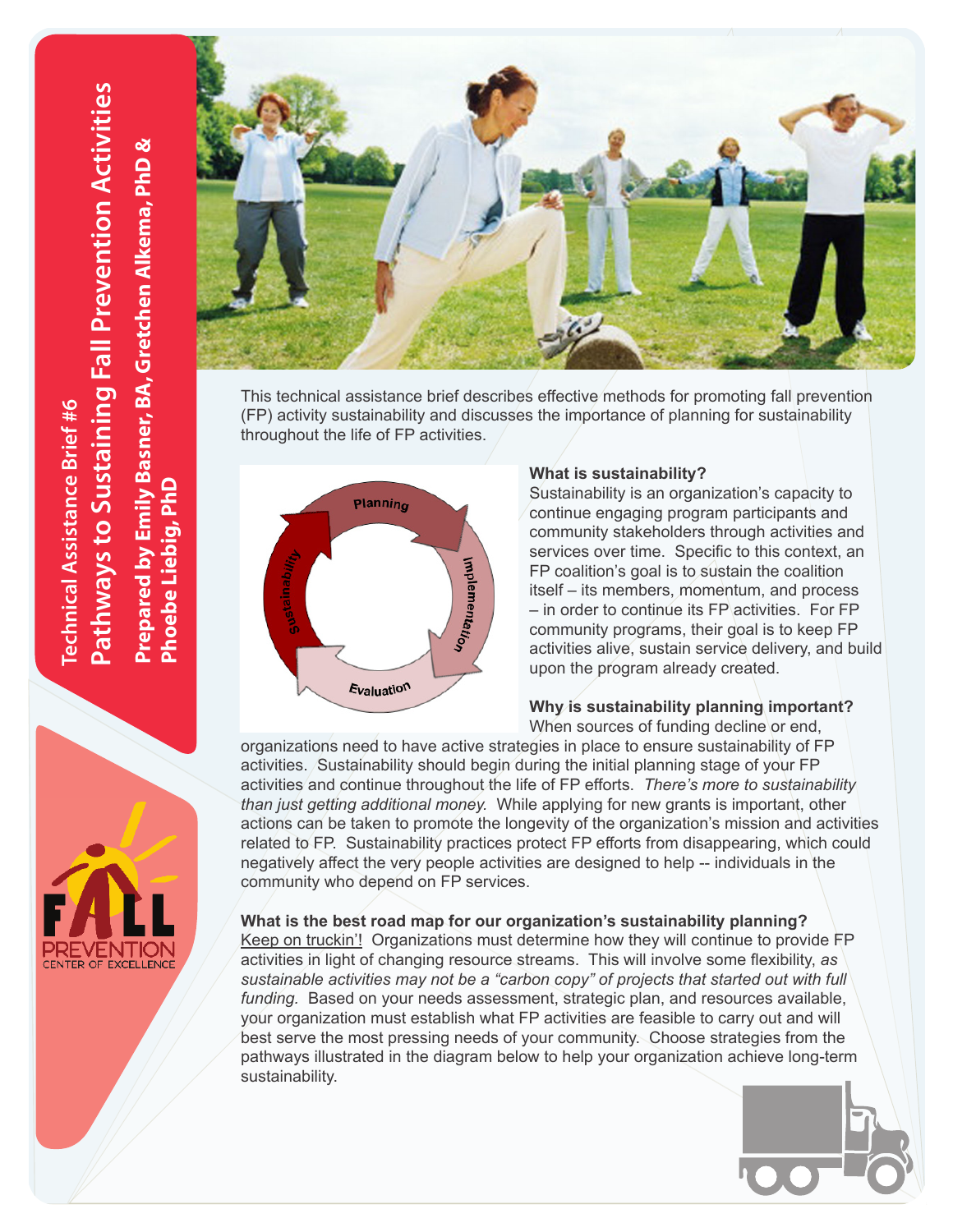athways to Sustaining Fall Prevention Activities **Pathways to Sustaining Fall Prevention Activities Prepared by Emily Basner, BA, Gretchen Alkema, PhD &**  Prepared by Emily Basner, BA, Gretchen Alkema, PhD & echnical Assistance Brief #6 **Technical Assistance Brief #6** hoebe Liebig, PhD **Phoebe Liebig, PhD**



**PREVENTION**<br>CENTER OF EXCELLENCE

**The main objective of sustainability** is to *engage stakeholders and decision makers.*  Significant players include consumers, administrators, boards of directors, policy makers, foundations, and advocates. Educate these groups on the risk of falls and how effectively your FP practices have addressed this issue based on your evaluation. Consumers must be aware of your FP activities in order to use them, while all stakeholders must understand the need for FP activities so they can champion these efforts and provide further financial and institutional support.

**The first main pathway** involves *redefining your scope of FP activities.* Align your FP activities with your organizational goals so that activities reflect your strategic plan's mission and vision and respond to your community's greatest needs. Select acceptable and affordable FP activities and construct ways to get the most from your existing resources.

**The second main pathway** focuses on developing *creative uses of your resources.* Identify various kinds of funding and develop new ways to support and maintain your activities. Reorganize your internal FP operations to optimize administration and management, possibly by rotating leadership roles and/or shifting staff responsibilities. Heighten the demand for FP activities through marketing and educating the public on how they may be positively impacted by FP practices.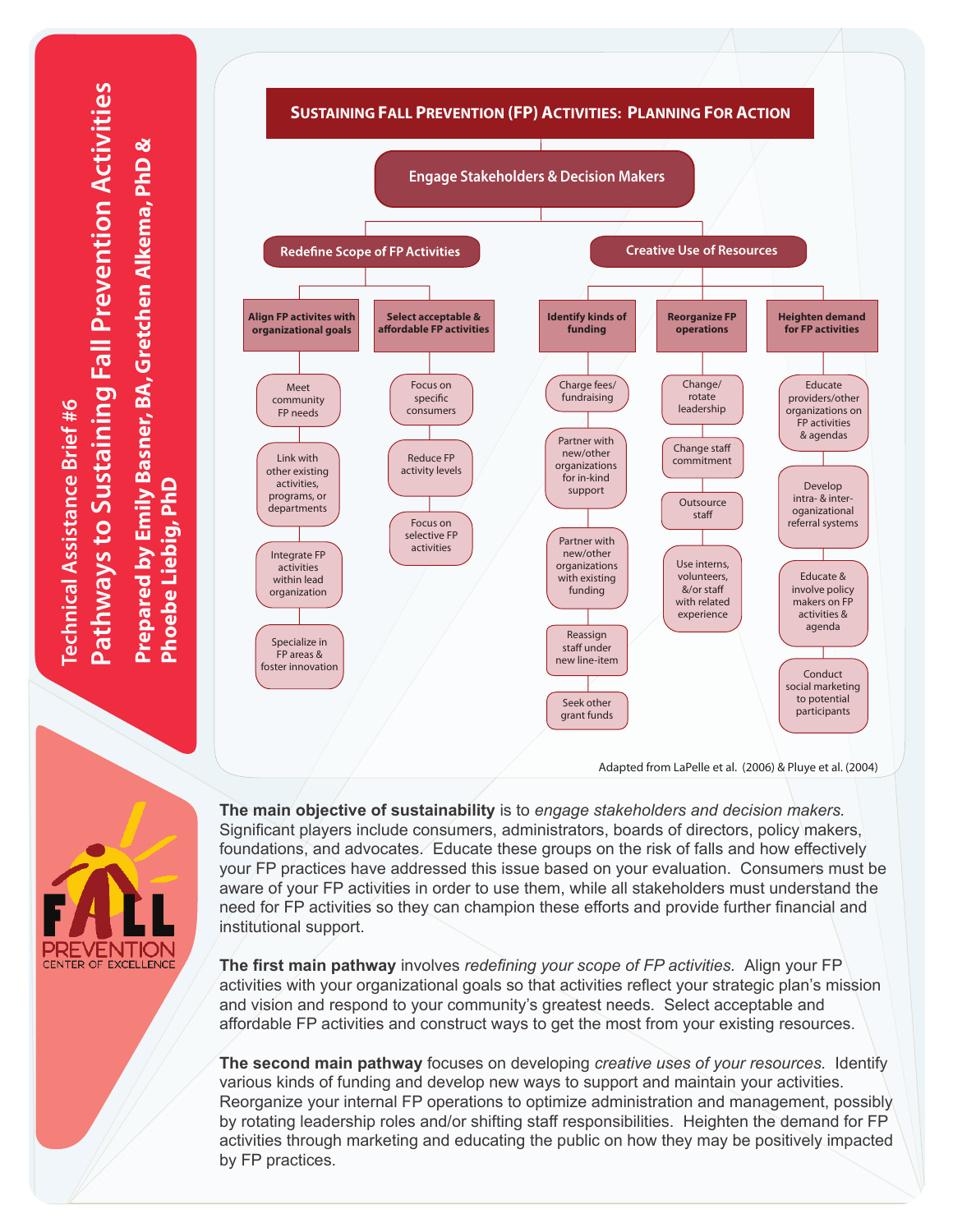**These ideas are options that provide multiple avenues for your organization to proceed on the costant of the s sustainability pathway. The third tier of pathways in the diagram includes other key areas to consider along with suggestions for action:**

## *Partnership Strategies*

- Link with other existing activities, programs or departments and bring new people on board to fill in any gaps
- Integrate FP activities into the lead and other member organizations' missions and efforts
	- Have Meals on Wheels or EMS responders disseminate FP materials
	- Promote adoption of FP materials and brochures by lead and member organizations
- Create a sustainability subcommittee
- Create a new FP line-item in budget and reassign existing staff time for this purpose
- Outsource staff
- Use student interns, volunteers, and/or staff with related experience with proper supervision – not all things need to be done by an expert; allow others to assist where possible
- Train staff or coalition members to acquire new skills
	- Have staff members take workshops on grant-writing, fundraising, or fiscal management
	- Seek guidance from local foundations on sustainability issues
- Develop intra- and inter-organizational referral systems that can link otherwise separate but related organizations into an FP network
- Partner with other organizations for in-kind support, such as meeting places, staff time, printing
- Partner with other organizations with existing funding, such as local EMS or fire departments and educational institutions

# *Heighten Demand for FP Activities via Education and Outreach*

- Educate providers, other organizations, and policy makers on the risk of falls
- Inform providers and other organizations of FP activities and agendas
- Educate and involve policy makers on FP activities and agendas
	- Look at policy issues and identify political "hot potatoes", e.g., fall-related 911 calls and reimbursement issues
	- Identify local leaders to be FP "champions" that promote FP in the community and advocate for recognition of FP on the policy agenda
- Direct social marketing to potential participants
	- Find where your target population can be reached and develop ways to deliver your message
	- Use local media, internal and external group newsletters, and conferences to disseminate information
- Become more visible
	- Create coalition/program website on lead organization website or independently
	- Hold workshops at new and different venues

# *Select Acceptable, Affordable FP Activities*

- Identify and meet your community's FP needs
- Keep it simple! Less complex activities are more likely to be implemented and therefore more likely to be sustained
- Understand your limitations
	- Reduce scope and frequency of FP activities to reflect changing budget
	- Identify what you can achieve with available/existing resources
	- Identify what you can achieve without funding, e.g., FP workshops at senior expos sponsored by lead or other organizations
	- Identify what you can achieve if you obtain additional funding
- Specialize in FP areas and foster innovation
	- Think outside the box beyond seeking funds
	- $\frac{1}{2}$  Institutionalize programs by applying for non-profit status 501(c)3
	- $\overline{\text{}}$  Hire a professional fundraiser or planning consultant
	- Charge fees for services such as admittance fees for forums or activities and fees for services and/or training
	- Fundraise, e.g., Community Fall Prevention Walk
	- Campaign for individual donors
	- Seek other local, corporate, private, and public grant funds